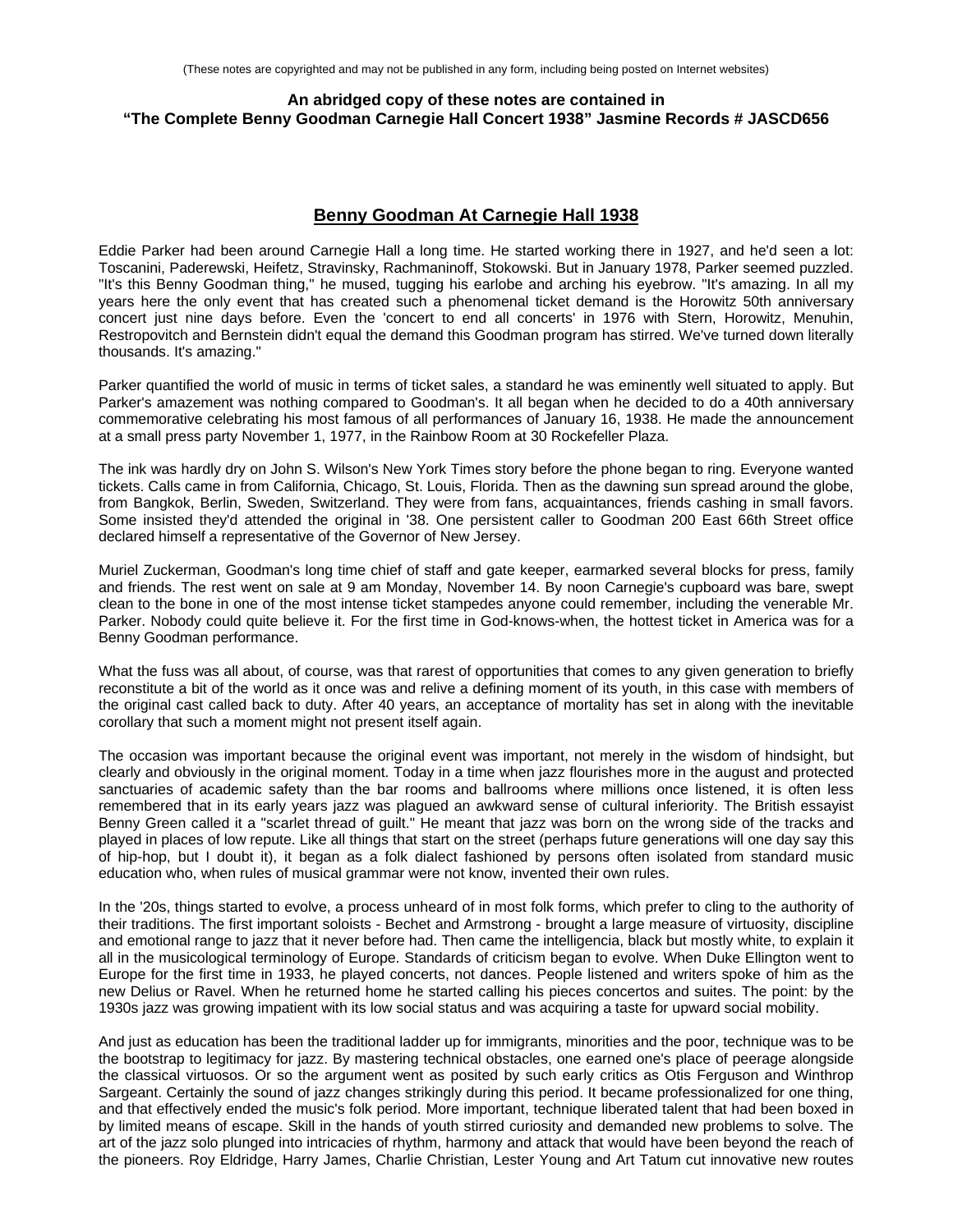through the old 12- and 32 bar-chorus forms that would have been impossible with anything less than complete technical fluency. Some confused virtuosity with slickness, concluding that a cultivated virtuosity corrupted an imagined Rousseauian purity - the distortions of artifice despoiling a ideal "state of nature." What they failed to understand was that technique never corrupts real talent. It liberates it.

In an era a great virtuosos, Benny Goodman had it all: disciplined temperament, a clarity of purpose that made him impervious to criticism, and a monumental endowment of sheer skill. Between the emotional connection he exhibited to his music and the high-brow craftsmanship of his technique, he became the ultimate clincher in any argument over the right to jazz to stand alongside serious European music. Largely on this premise (and beyond the obvious impact of his music) Goodman became the first real jazz musician to capture a mass bourgeois white audience in America. To a large extent, it was that assumption that carried Goodman to Carnegie Hall in 1938.

Consider for a moment a trash can full of garbage. In an alley behind a garage among other trash cans, it is what it is. But sitting in the center of empty room with white walls in the Museum of Modern Art on 53rd Street in New York, that same trash can suddenly becomes a work of great significance to be taken seriously, considered and judged. It's simple. The space in which it sits has authorized it to be art.

The stage of Carnegie Hall had much the same power in 1938. When Benny Goodman suddenly found himself occupying this enclave of European extra-territoriality, this space sanctified by Beethoven, Mozart and Bach and personally baptized by Tchaikowsky in 1891, it became an immensely symbolic event because the space was symbolic. It was a time when "serious" American benefactors deified European music and felt ennobled when they sponsored trickle-down efforts to bring "good music" to the masses, no one more than David Sarnoff, patron of the NBC Symphony formed in 1937 and its network broadcasts under Arturo Toscanini. On January 16, 1938, Goodman turned that notion on its head and showed its opposite dynamic. To wit - good music didn't have to trickle down from above. It could well up from below and assert its own terms. Benny was out to make the American concert stage safe for American music. Pure Jacksonian Democracy in action!

## **THE CONCERT**

Behind the authorizing power of space, of course, lies the authority of those who fill the space. The hierarchies of culture are created by the cultural arbiters who say what art is and what art belongs where. In the case of the Goodman concert, the arbiter in question was widely know as the greatest impresario of high culture, Sol Hurok.

For all these sublime issues at stake, the origins of this coup were almost embarrassingly prosaic. It was essentially a publicity stunt, pure and simple, hatched by Wynn Nathenson, a press agent working for Goodman and the ad agency for R.J. Reynolds' Camel Cigarettes brand at the time, William Esty & Co., which produced Goodman's weekly radio show. But maybe we should not be too flip about publicity. A really great publicity stunt is more than a fabricated media event. At its best, it can be a little work of art onto itself. It senses related but unspoken concerns that are floating subliminally in the air. It distills their essence into a flash point event of high drama that becomes irresistible to the press and public. The secret of a great publicity stunt is assembling just the right symbols and staging them with flare.

"When the thing was first put to me," Goodman told me in a 1977 interview, "it came out of left field, so to speak. I was a little dubious about it, not knowing just what would be expected of us." True enough. Expectations were vague because precedents with sparse. Dance bands had been playing to sit down audiences for several years by 1938, but in theater between movies, not, for the most part, concert halls.

"In those days," Goodman said, " you had a trapeze act, a funny man, or a dancer for relief. It was like a vaudeville show. I couldn't see how people were going to sit still and listen to the whole damn thing for 2-1/2 hours if it was just the band. That's why I wanted Bea Lillie on the show to tell some jokes. Luckily, she was pretty smart. She wanted no part of it."

Off hand, I would say the first concert presentation of dance music might have been Vincent Lopez at the Metropolitan Opera House in 1923. Once over, the story goes, Lopez was billed \$240 for damaged to the carpet by agitated feet. It sounds a bit apocryphal, but maybe some part of it is true.

Surely the closest spiritual ancestor to Goodman as a concert performer was Paul Whiteman, who saw his relationship to jazz very much as a missionary sees his relationship to a pagan. A product of Tin Pan Alley, Whiteman had an admiration for jazz went to a well-intentioned sense of noblesse oblige. Jazz was a kind of third world object of primitivism, the white man's burden, something to be rescued from the savagery of the saloon, civilized and presented to polite society in the concert hall. Not as pure jazz, of course; that was quite out of the question. On Lincoln's birthday in 1924 Whiteman and composer George Gershwin offered the ultimate in this Pygmalion approach to jazz, "The Rhapsody in Blue." Written to make a debutante out of jazz, this "experiment in modern music" turned out, against all odds, to be a magnificent and enduring work. Gershwin, a song writer with classical ambitions and some training, went on to produce "Concerto in F" and "An American in Paris."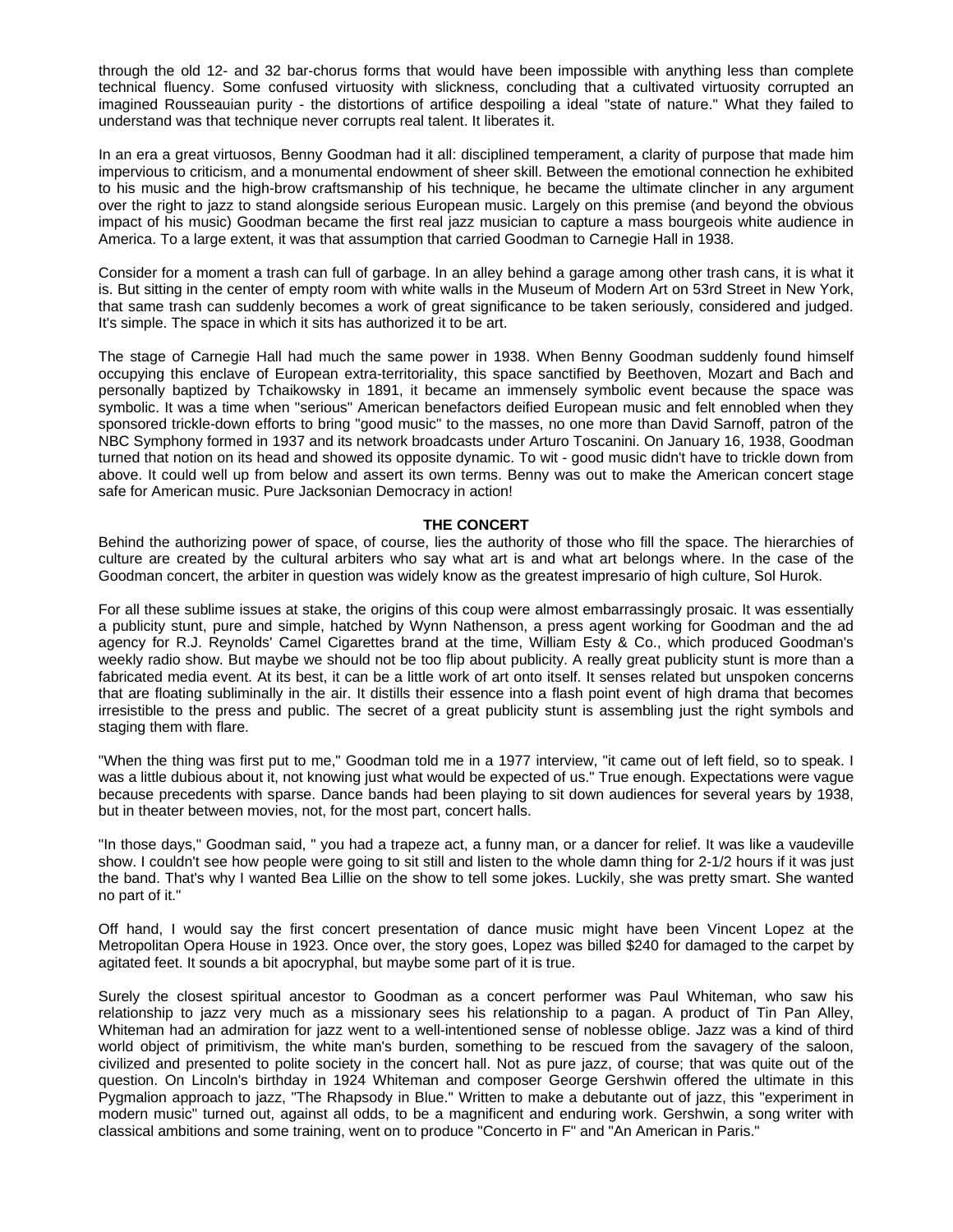Whiteman himself finally made it to Carnegie Hall on October 7, 1928, when he debuted Ferde Grofe's "Metropolis." By now the unveiling of a presumably important new work had become a ritual of such cross-over concerts, intended to prove the worthiness of jazz to the concert audience. Bix Beiderbecke is also said to have played "In A Mist" at that concert, which was attended by Sergei Rachmaninoff sitting in a front box.

With these precedents in place, Goodman wondered at first what obligation he might be under to use the stature of the occasion to point American music in some new direction. He decided he was under no obligation. There was nothing to be proved. Bea Lillie notwithstanding, he was immensely secure in his conviction that jazz owed no apologies to anyone. "When we understood that we could handle the thing in our own way," he said, "the proposition really began to mean something. If the stuff is worth playing at all, it's worth playing in any hall that presents itself. I didn't want to put across a message or anything like it. I was just satisfied to have the band do what it had always done."

Nor was there any thought of including a classical portion in the program, though there was no one better prepared to do so at the time. He had been rehearsing Mozart's "Quintet for Clarinet and Strings," K 581, for some months with the Coolidge String Quartet, and would record it with the Budapest String Quartet in April 1938. And two days after Carnegie Hall he would perform it on his Camel Caravan radio program. (JAZZ UNLIMITED CD 201 2087.) Russ Connor, Goodman's biographer and discographer, says he was "thrilled by his acceptance into the classical field." But as far as doing it in Carnegie Hall: "Absolutely not," Goodman said in 1977. "It was never considered as far as I know." (Goodman's classical debut at Carnegie would come almost a year later, on January 9, 1939 when he performed Bartok's "Contrasts," which he had commissioned. Critics hailed Goodman's performance as "brilliant.")

So the program would be a jazz program. But what? If it was to be less than a Paul Whiteman event, it should also be more than an evening at the Madhattan Room. Irving Kolodin, music critic for the Saturday Review and collaborator on Goodman´s soon to be published autobiography, took at least one page from Whiteman's 1924 book and suggested a survey of jazz history. Somehow it seemed to have richer possibilities now that jazz actually had a history - something that could hardly be said in 1924.

John Hammond, who had be whispering generally good advice to Goodman for about five years, pushed for a jam session and went all out to deliver an Algonquin-league round table of players. From the Count Basie band, then doing one nighters until opening at the Loew's State later that week, came Lester Young, Buck Clayton, Walter Page, Fred Green and Basie himself. From Duke Ellington, whose band was also doing one nighters in the New York area prior to settling into the Cotton Club, came the cream of his solo core: Johnny Hodges, Cootie Williams, and Harry Carney. Hammond declined to invite Rex Stewart, whom he considered an exhibitionist. Also, the two had fallen out when Stewart refused to play a benefit performance Hammond had once organized for the Scottsboro defendants, a civil rights case Hammond felt strongly about. Hammond's relations were also chilly with Ellington, who was reported to have attended the concert that night, but without performing. He was willing to wait until he was the star on the Carnegie stage. The musicians in the jam session first played together during a sound check and rehearsal before the concert, probably the afternoon before. Goodman was walking around the hall checking the balance, when, according to his autobiography, "the thing was jumping so much that I had to rush up and get in on it."

Finally came January 16th and the time was at hand. That afternoon Georges Enesco conducted the New York Philharmonic in a performance of Saint-Saens' First Violin Concerto and Mozart's Haffner Symphony. It was broadcast at 3 pm as part of the weekly Philharmonic series on CBS. After 5 pm the hall was quickly cleared and set up for the evening performance. Tickets for the Goodman concert had been sold out for several weeks. But among the last minute customers to patronize the scalpers was Goodman himself, who paid several times list when members of his family decided to come in from Chicago, including his mother, Dora, and sister, Ida Winsberg. A ring of seats was added on stage to accommodate the overflow. Prices were scaled from \$2.50 on down. A seat in the gallery went for 85 cents. The lines for standing room began queuing up at the box office late in the afternoon. By dinnertime they were joined by another line - fascist pickets. Hitler and Stalin's proxies were fighting the Spanish Civil War at the time, the first European conflict to catch the political radar of American activists. It polarized a small number of left wing anti-fascists who favored the Loyalists of the Spanish Republic, and right-wing, often pro-fascist isolationists who supported Franco. Among the latter was the leadership of the Catholic Church in America and its most powerful spokesman, New York's Francis Cardinal Spellman. Goodman's moderate liberal sympathies had been aroused by the Loyalist cause and he had performed at one or two fund raisers for the Abraham Lincoln Brigade, the group of American volunteers who went to Spain as Loyalist fighters. The people who picketed Goodman at Carnegie Hall that night were mostly Catholic pro-Franco sympathizers. But the demonstration was peaceful and few gave it a second thought.

Inside and backstage, the anticipation was getting nerve wracking. Everyone fortified himself in his own way. For Babe Russin, it was with a half gallon of blackberry wine. Chris Griffin feasted on lobster and whiskey. Gene Krupa simply kept going to the bathroom all day. In a curious sort of way, it was the big showdown between the '"cats" of swing and the "hounds" of tradition. One or the other would be bloodied and slain in the battle. "Many fans are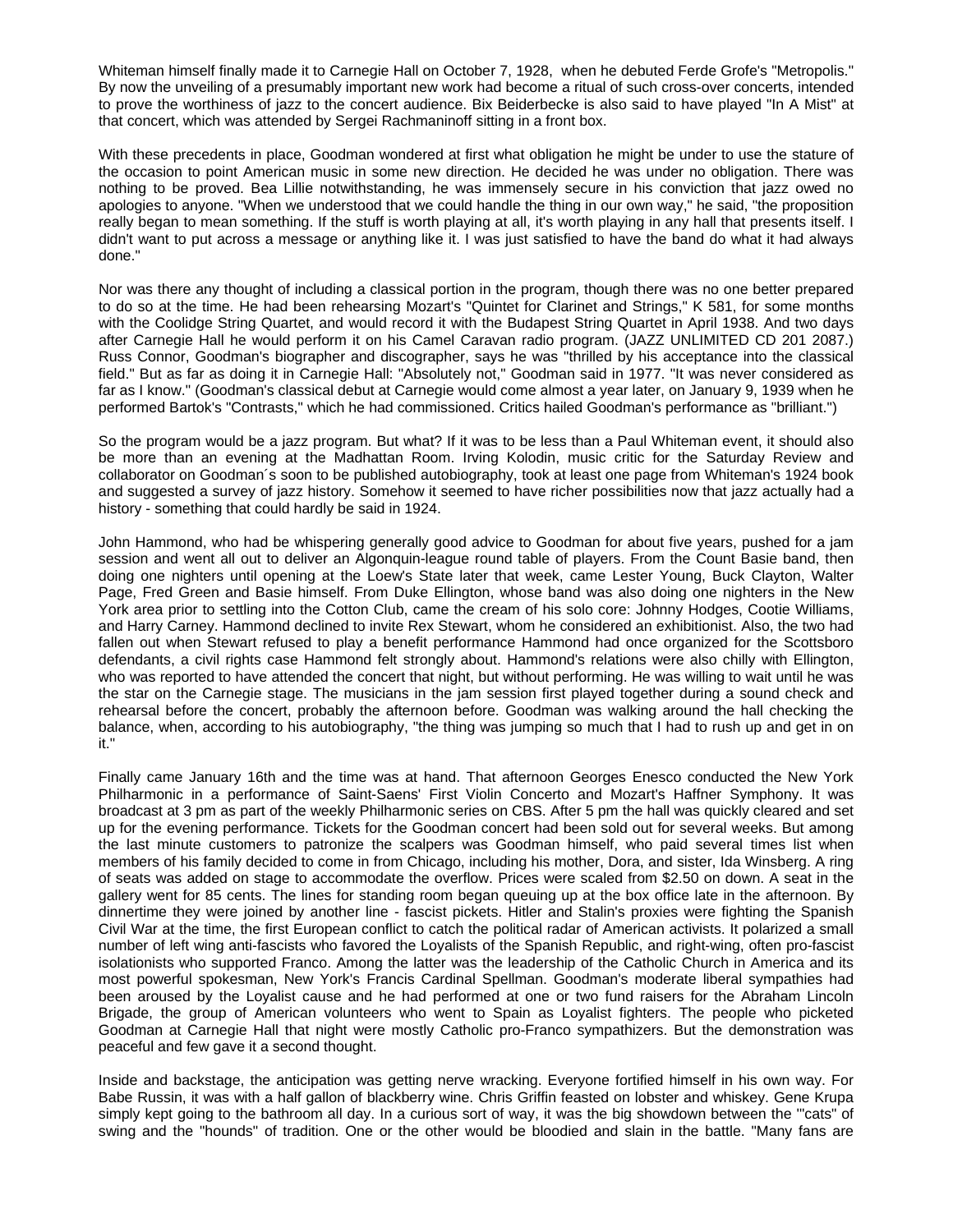holding their breath and fearing the worst," Gama Gilbert wrote in the New York Times Magazine the Sunday of the concert. "They foresee the same fate for swing as was suffered by symphonic jazz."

It may seem hard today to imagine a time when Benny Goodman was a controversial figure. But he was. And at no time was the controversy he personified more intense than in January 1938. The idea of Goodman walking into Carnegie Hall was, in its own time, as inciting to the guardians of high culture as Martin Luther King walking into his first lunch counter a generation later. "Two extremes of opinion, both mainly inspired by snobbism, are most to the fore," the Times reported. "The first is held by those who, unable or unwilling to see any merit in swing, regard it as an unregenerate racket whose sole functions is as an outlet for the uncouth energies of the proletariat; the second, by the cultists, who exalt swing to supreme artistic heights."

To some the controversy went beyond mere music. "Self-appointed guardians of public morals see in swing neither uplift nor inspiration, but only undisguised eroticism and rampant vulgarity. Spenglerites, no doubt, hail swing as a fitting dance macabre for a society tobogganing to its grave." With the future of western civilization in the balance, no wonder people were nervous.

Shortly after 8 pm the doors swung open on 57th Street and the audience started weaving into the shallow lobby and up the stairs into the hall. George Simon, pen and paper in hand, was there for Metronome Magazine. So was John Hammond, mostly for himself. So was a young Goodman fan still on his way up, Jerry Wexler, future head of Atlantic Records. Albert Marx and his wife Helen Ward enjoyed prime seats, as did Marx's brother Lawrence. Albert sat in what must have been the first row snapping off black and white pictures with a 35 mm Leica under available light. Bill Savory, who would play such an important role a dozen years later in production of the concert record album on Columbia, was also there.

There were also many Carnegie regulars there, and not all of them were smug about jazz at Carnegie Hall. The Viennese harpsichordist Yella Pessel, who had so often admired the way Teddy Wilson played Bach on the harpsichord in her home, was there. "Such clarity of line," she explained. "So much nicer to hear swing played well that classical music played badly." Saul Goodman (no relation to Benny) was the tympanist of the New York Philharmonic and he took a special interest in Gene Krupa. "There isn't a drummer I know that has the feeling for rhythm that Gene has," he said that evening. "Even when he set into a chorus cold, he seems to have some subconscious idea of a pattern that is perfect for what's playing." Metropolitan Opera star Rose Bampton was in the audience. And from violinist Nicholas Moldavan of the Coolidge String Quartet came this unequivocal assertion: "I consider Benny Goodman one of the great musicians of our time." It was high praise from high places.

Critic Deems Taylor, who was inclined to regard jam sessions as "one long cadenza," was there too, apparently willing to admit that anything is worth trying once, even a swing concert in Carnegie Hall. On the famous quiz program "Information Please in 1942," Taylor, who in those days was every middlebrow's favorite highbrow, was asked to define the phrase "hep cat." He said he had never heard it. When told it was a musical term related to swing, he insisted swing was not music. Paul Whiteman couldn't be there, but dashed off a telegram: "Congratulations on your coronation! And remember, son, a clarinet sounds just as good to a lorgnette."

Curtain time was 8:45. "The papers in Goodman's hand," reported Down Beat, who had a reporter backstage, "were shaking like the lullaby of the leaves." Pale as a ghost, he gathered everybody into the wing off stage right. There was a press of photographers, stagehands, journalists and old friends. Ivy Anderson, vocalist with Ellington, was there to bring her team-mates some luck.

No one wanted to be the first one out. Krupa asked in mock seriousness if there was anybody in the house. Benny called for the Ellington and Basie men. They should stand by and be ready to come out after Sometimes I'm Happy. Finally, someone shoved Griffin out and the applause started to spread around the house and gather critical mass. With a touch of pomp and circumstance, a valet leaned down and whisked a brush across the tips of Goodman's shoes. Benny then followed his men on stage, and the show was underway.

#### **THE MUSIC**

In the manner of a typical Carnegie Hall concert, the music started without announcements or remarks from the conductor. That was what printed programs were created for. No "Let's Dance" radio theme either. "Don't Be That Way" was an original that Edgar Sampson had written for Chick Webb, who recorded it at a considerably more brisk tempo as a transcription piece in 1936. Nothing much happened to the tune until Goodman unwrapped this debut version at Carnegie Hall. No one knew what to expect. The band had not even recorded it yet. When he did in February it would become one of the biggest hits of his career. Mitchell Parish added words that Mildred Bailey and Bing Crosby also recorded in 1938. "Benny beat off 'Don't Be that Way' a bit too slow," wrote George Simon. "Suddenly though, Gene Krupa emitted a tremendous break on the drums. The crowd cheered, yelled, howled. Gene's hair fell into his eyes. The band fell into a groove." It was a real twister of a solo.

Fletcher Henderson's silky arrangement of "Sometimes I'm Happy" was among the first he did on commission from Goodman, who purchased a block of existing Henderson charts in 1934. He created a strikingly original vision of the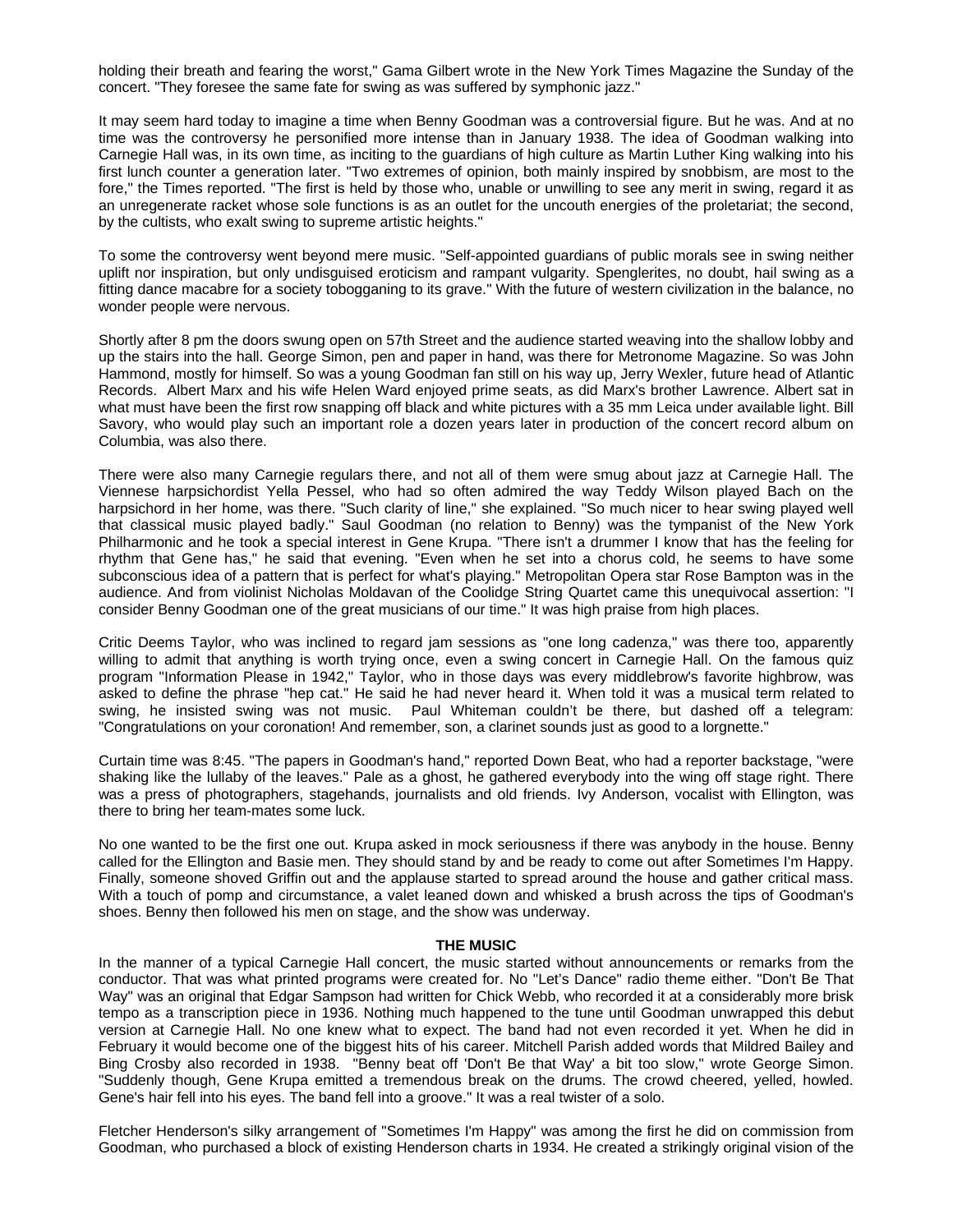tune, and voiced it in simple but fluffy reed lines that swung with remarkable softness. In the first 16 bars of the last chorus he virtually unfolds a new melody to replace the old. The song dated from 1923, when it originated under the title "Come On and Pet Me" for a show called Mary Jane McKane. But it was dropped. Irving Caesar wrote a new lyric titled "Sometimes I'm Happy" for a 1925 show that never reached Broadway. Finally in 1927 it emerged in the show "Hit the Deck" and became a standard.

"One O'clock Jump" was the only 12 bar blues played in the concert. Familiar today as a swing era anthem and theme of Count Basie, Basie had not yet adopted it as his signature, which was still "Moten Swing." Basie used "Blue and Sentimental" briefly before turning to "One O'clock Jump," certainly by the summer of 1938. As Jess Stacy approaches the final resolution toward the end of his third chorus, you can hear Benny say, "Take one more," clearly an unexpected cue requiring Stacy to shift his planned trajectory. Benny takes six -- two rugged and tough, three that run from introspection to subtle tension, and a sixth that has nice interplay with Stacy. Though Basie is thought of as the tune's composer, the fact is virtually everything about it comes from uncopyrighted blues figures which had been floating around for years. The familiar sax riff in the ride out, for instance, originated with Fats Waller in the '20s and found its way into the 1929 Chocolate Dandies record of "Six or Seven Times," credited to Waller and Irving Mills. Where the blues are concerned, there often is no clear title.

"Twenty Years of Jazz": In 1938 you could still tell a history of jazz of sorts in five numbers and not have to worry about accommodating bop, cool, modal, fusion, and the free jazz as if they were all equal partners in the story. It proved a popular feature and became a staple of future Goodman concert performances later that year as more hitherto classical venues opened up to swing. "Twenty Years of Jazz" was played in August when Goodman became the first jazz artist to play Ravinia in Highland Park near Chicago, and later at the Hollywood Bowl. It may also mark the beginning of the jazz repertory movement as a concert concept, i.e., the idea of musicians accurately reproducing historically important jazz records. I remember sitting in Carnegie Hall in January 1988 when Bob Wilber played his remarkable recreation of the entire original Goodman concert. When he came to Twenty Years of Jazz, it was like seeing a picture within a picture - a recreation of what was originally a recreation.

The survey begins in 1917 with "Sensation Rag," by the Original Dixieland Jazz Band, then enjoying something a fleeting revival. Bobby Hackett had come to New York from Boston in 1937 stepping over the rose pedals which Boston critic George Frazier had strewn in his path. He managed to collect 46 votes in the first Down Beat Readers Poll that year and was just short of his 23 birthday when Goodman brought him to Carnegie Hall to recreate Beiderbecke's "I'm Comin' Virginia." Frazier wrote of his performance, "It was regrettable that [stage fright] had to vitiate [his] debut into the really big time." Simon on the other hand said "he strode coolly on and off the stage sandwiching a fine imitation of Bix between his entrance and exit."

As legend had it, Goodman began his performing career imitating Ted Lewis, a showman and vaudevillian who fancied himself a clarinetist in much the way Jack Benny was a violinist, but without the essential mitigating element of self deprecation. By 1931 Goodman´s childhood clowning had become a paying gig. Lewis used him on a number of record dates, often as an unbilled stand-in. There is a Lewis record called "Ho Hum" (April 15, 1931) where a voice shouts over a clarinet solo of incandescent perfection, "Play it, Ted, play it." In paying tribute to Lewis here on "When My Baby Smiles At Me," Benny does everything but haul out the old top hat. The crowd took it all in good fun. Brevity, no doubt, helped. The role of Hackett's supreme idol, Louis Armstrong, went to Harry James, who plays the opening cadenza to "West End Blues" and segued into "Shine."

Bringing the jazz story up to date, Duke Ellington's three star soloists - Cootie Williams, Harry Carney, and Johnny Hodges - play "Blue Reverie," recorded in March 1937 by an Ellington small group fronted as Cootie Williams & his Rug Cutters.

The band then returned with a rousing rip through "Life Goes To A Party," named for the weekly feature in Life Magazine that had spotlighted Goodman & company at the Madhattan Room in its November 1, 1937, issue. Down Beat dismissed this version as an "anti-climactic" mediocrity." But don't believe it. The band is at its thundering best with Krupa offering a basic primer in how to kick a band. Composer Harry James had recorded it with a small group of Basie sidemen six weeks before for Brunswick in the first session to be released under his own name.

The jam session on "Honeysuckle Rose" was also undervalued in the original overnight reviews. Down Beat called it a "fizzle," while Simon pronounced in "uninspiring." Even Goodman went on record later calling it "unfortunate," proving that Benny was often the least reliable judge of his own work. Only Time Magazine seemed pleased. "A blaring success," it said, a judgement that almost makes one forgive the anonymous reviewer for thinking that "Honeysuckle Rose" was a blues. Like all jam sessions, this one is a procession of often luminous, free-standing moments more than a brilliant whole. Lester Young never played a better solo, though, of course, in those days he never seemed to play a lesser one either. I've always loved Clayton too, and the way the saxes make such a lovely cushion for him in his second chorus. The surprise is the incisive third chorus he launches into after a couple of rim shots from Krupa, deleted in the original 1950 edit of the concert to tailor the music for two LPs. Harry Carney's missing turn is also restored, as is the rare solo by Freddie Green. Turk Van Lake, himself a fine guitarist who played with Goodman, made much of Goodman's "insensitively" in asking Green to solo on this occasion. In his notes for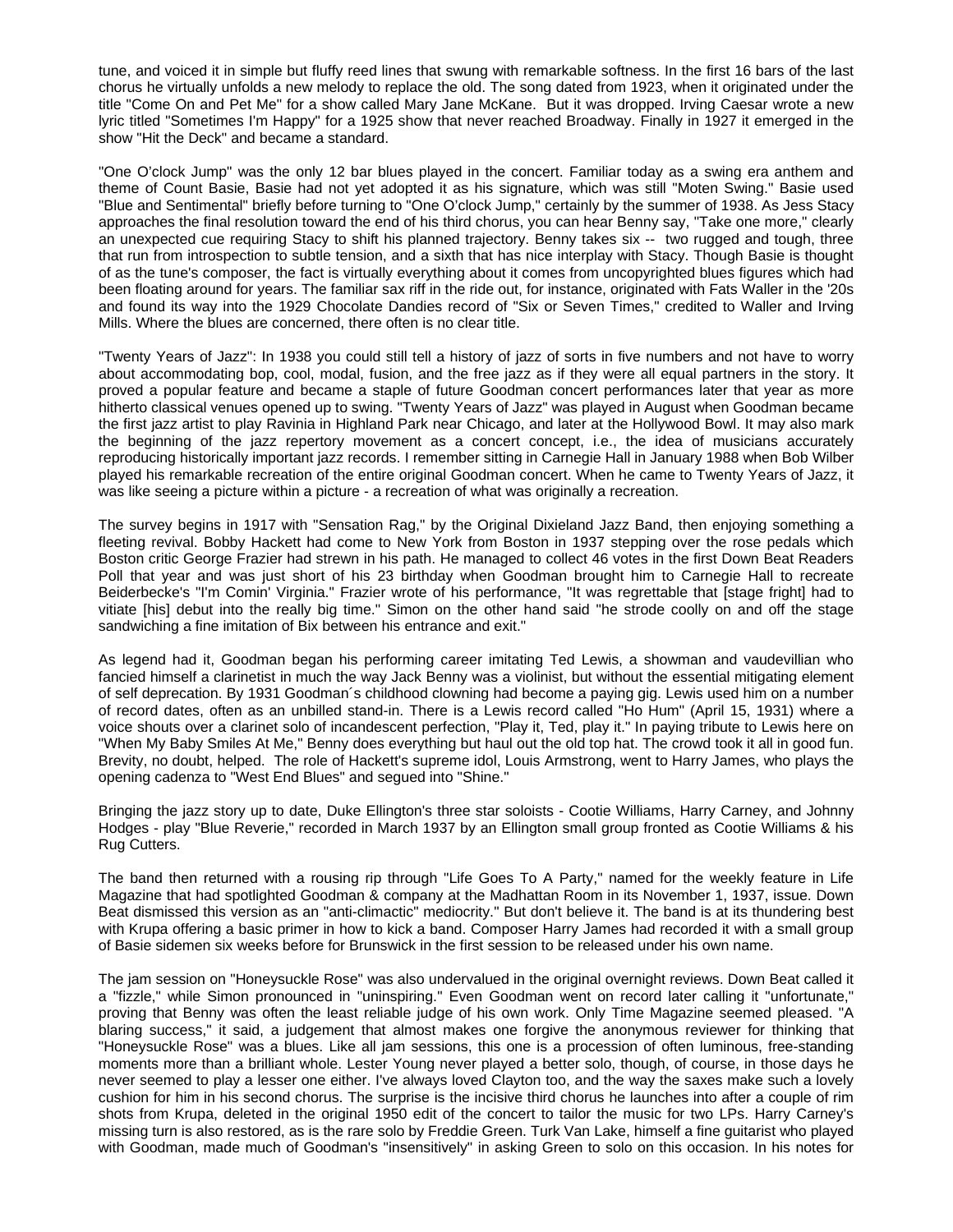the 1999 Columbia/ Legacy release, he argued that Green's instrument was not suited for solo work, suggesting that if Benny didn't know it, he should have. Van Lake's insight is useful and certainly authoritative. But on the other hand, Green is such an unknown quantity as a soloist, one can hardly bring any real expectations to this longdeleted, two-chorus interlude. Harry James takes the last in the sequence of solos, demonstrating why he was, along with Roy Eldridge, the most exciting and edgy trumpet voice to emerge in the 1930s. There was no one like him - a variation on the Armstrong model that was a complete original. After James, the men seem to be looking for a way out for a couple of choruses, they wrap it up in rousing form. Again, Time seemed to get it right: "In the best and truest sense, the joint was actually rocking."

Next comes a sequence of small groups. The trio's "Body and Soul" had been polished in numerous performances since 1935. When I was discussing this concert with Goodman in 1977, I asked him why he continued to stick to the old formats in his present concerts instead of creating new ones. Example: the descending scales that concluded "Avalon." "You can't develop special material and head arrangements," he said, "when you work together only three or four times a month. You have to be together all the time, play together, and do a hell of a lot of woodshedding as well." Although there was always room to stretch and accommodate the unexpected, the trio and quartet developed a number of riffs, sequences and devices, not all of them as obvious as on "Avalon." Listen to the first bridge of "The Man I Love," for example, and note of Krupa's brushes drop out, giving Teddy Wilson a suspended, almost ethereal feel before he resumes in the 24th bar. It was a nice creative touch for a drummer on ballad, where the drummer is usually beside the point. Krupa once offered this advice to young drummers caught in a slow tempo: "Close your eyes and look dreamy; it's all you can do."

Intermission followed the explosive "I Got Rhythm." Basie and his men said their farewells and headed to the Savoy for a much publicized appearance with Chick Webb's house band. Many of Goodman men would soon follow.

During the break, one critic clocked his time from row G in the first balcony to the men's room and back at seven minutes. In the time he had to spare before the music resumed, he also confirmed that a paper airplane thrown from the gallery could cross the orchestra seats and land on the stage. By around 10:10 p.m. the concert resumed.

Among the more than 200 arrangements Fletcher Henderson wrote for Goodman after 1934, Irving Berlin's "Blue Skies" was one of the more popular and enduring. His brother Horace insisted later on that it was his work. Bill Savory considered this, said it could be true, but pointed out that there is a Camel Caravan program from this period (September 13, 1938, from Chicago) in which Fletcher spends several minutes explaining how he wrote the "Blue Skies" chart, describing how he intended the opening dissonance to represent a clearing storm. Walter C. Allen, Fletcher's biographer, suggested that the score could have been done by Horace for his brother. But when Goodman took over the book, he may have assumed it to be Fletcher's.

Martha Tilton, who as of this writing early in the spring of 2004, is the only known surviving member of the Carnegie Hall personnel, living today in Southern California north of Los Angeles, must have taken much satisfaction when the Columbia/Legacy edition of the concert came out in 1999. She clearly was the one who stopped the show with her performance of "Loch Lomond," so much so that Goodman found it necessary to reassure the crowd that she would return. George Simon said she "garnered tremendous applause that held up the proceeding for almost a full five minutes. The ovation apparently helped settle the band, for it dug itself a nice groove behind Benny on in Fletcher's arrangement of "Blue Room," which was the only one Goodman commission specifically for this concert. (Curiously, Simon also observed that Tilton "appeared to sing sans a mike," a detail contradicted by photographs of her.)

Jimmy Mundy originally wrote "Swingtime in the Rockies" for Earl Hines, who recorded it in 1933 under the title "Take It Easy." It passed to Goodman in 1935 and was recorded under the present title a year later. It begins with a kind of compressed intensity, with the reeds soft but with bite. Goodman moves to the brink of catharsis, then pulls back. Then Ziggy Elman strikes a sudden flash fire that stirs the band to one of its wildest climaxes on record. Krupa seems so wound up, he keeps on spinning to the end. Elman could dominate a group when he wanted by sheer force of sound. By concentrating tremendous energy into small spaces, by leaping at climaxes from his first notes, he could take listeners by surprise. His directness could be jarring, and this is a bone-rattling example. For another, search out "Gin For Christmas" done with Hampton in 1939. Elman returns for his patented Fralach-in-swing solo on "Bei Mir Bist Du Schön," which also brings Tilton back.

"China Boy" gets a rousing treatment from the trio. A Paul Whiteman hit in the '20s, it became a favorite of young jazz musicians in Chicago, of which Benny and Gene were two. You hear lots of shouts of "take one more" on "Stompin' at the Savoy," as the quartet peels off climax after climax through four rocking, stop-time bridges. When I was in 7th and 8th grade my pal Dave Danforth and I used to go crazy over Krupa's drum solo with its ka-boom, kaboom, ka-boom ending.

"Dizzy Spells," to be recorded by the group in March, is something of a Goodman milestone, having the distinction of being the first original non-blues piece in the Quartet repertoire. Almost without exception, every piece the trio or quartet had played was a standard or pop tune. (A broadcast performance of "Killer Diller" from December 1937 is the only previous home grown title in the record.) The pattern of developing new and original small group material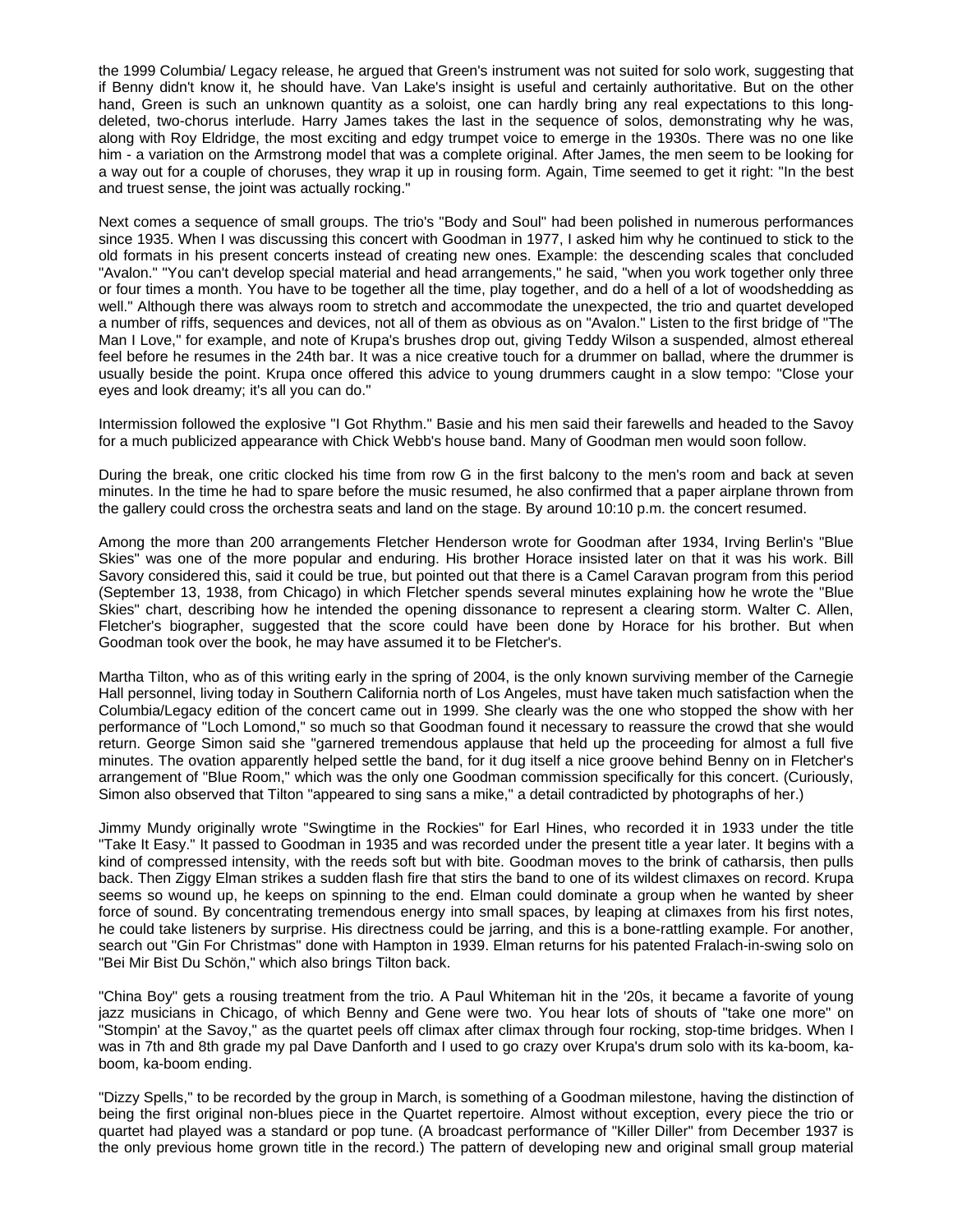would grow and culminate in the sextet, which produced a wealth of jazz standards (and also got Goodman into the publishing business).

"Sing, Sing, Sing" entered the Goodman book early in 1936 as a vocal feature for Helen Ward. But by the time it made it to commercial record status, it had evolved into an epic, and slightly hypnotic, running dialog between the band and Krupa's tom toms. It was a combination other bands soon took up, most notably Artie Shaw in pieces like "The Chant," "Man From Mars," "Serenade to a Savage," and "Jungle Drums." After the riveting drum overture by Gene, the first chorus is simply Louis Prima's familiar tune. Then a second theme is interpolated by the trombones, one created by saxophonist Chu Berry for the Fletcher Henderson band of 1936 called "Christopher Columbus." Horace Henderson wrote an orchestration around it, and Fletcher began using it as his radio theme in Chicago at the Grand Terrace Café. In part two James and Goodman play superbly, but the solo everyone remembers is Jess Stacy's little piano sonata. This is what Stacy said about it when I talked to him in 1977: "Carnegie Hall was the first time Benny ever gave me a solo on 'Sing, Sing, Sing.' I don't ever recall taking a solo after Carnegie. He always hogged the solos anyway. Actually I wish I'd never taken the damn thing in the first place. It's causes hell. People still Teddy Wilson took it." [Time Magazine did indeed attribute it to Wilson, though confusion is rare today.] Normally, the piece was built to end after Goodman and Krupa's free form duet. "Jess had been playing his ass off all night," as Goodman recalled 1977, "so I figured, what the hell. Let's see what he can do." Jess decided immediately that he would not try to compete with the night's fireworks. Instead he would seek an entirely different mood. "So I took the A minor chord 'Sing, Sing, Sing' is built around," he told Whitney Balliett in a New Yorker piece, "and turned it this way and that. I'd been listening to Edward MacDowell and Debussy, and I think some of their things got in there too. I didn't know what else to do. I guess it worked out pretty well."

Alas, according to a contemporary account, the spontaneity of the solo may be something of a mythic distortion. In a profile of Stacy published in the New Republic of November 24, 1937 - nearly two months before Carnegie Hall critic Otis Ferguson wrote this: "About the best of all is the way he used to eat up the choruses on 'Sing, Sing, Sing,' getting higher with each one and beyond himself, truly wonderful piano. (Benny would stand beaming and silent through all of them; but when they recorded it, somebody was wrong, because there is everything on the doublesided twelve-inch release except that perishable triumph.) The first time I heard it was at the New York Paramount Theater, and when I began cheering afterward backstage, all Jess would say was: "Oh, you mean that old A-minor thing." Ferguson was killed on a merchant ship in the Gulf of Salerno in 1943, too early to know that Stacy's "a-minor thing" would one day return to become one of the most famous piano solos in jazz history. In 1955 Stacy recorded a Goodman tribute LP for Atlantic, and one of the tunes he played was an original, "Blues for Otis Ferguson." In 1978 when Goodman was organizing his 40th anniversary Carnegie Hall concert, he urged Stacy to come east and be part of it. Benny wanted him to play "In a Mist." Stacy delayed and finally declined, complaining that Goodman refused to pay for a first class plane ticket. But the modest Stacy, though only 73, was retired by then and more than simply uneasy at performing at such a high profile event with a man with whom he was uneasy. Retired or not, though, nearly four years later in later 1981 he turned in a more than credible recital with his friend Marian McPartland on her NPR program, Piano Jazz, often making unnecessary apologies for his technique and at one point playing a brief variation on his most famous solo. (The entire program is available on a Jazz Alliance/Concord CD, TJA 12017). Perhaps Stacy thought he might have made Goodman's 1978 concert memorable. We'll never know.

After the dust settled, fans shouted requests from the audience. Goodman chose to calm things down with his most recent record, "If Dreams Come True," by Edgar Sampson and the ever-present Irving Mills. Goodman's name was also on as co-composer, Benny having added the clarinet ensemble line that answers the brass, an element of the tune not part of the original version Sampson did for Chick Webb early in 1934. The concert concluded with Horace Henderson's "Big John's Special," a number already recorded by Fletcher Henderson in 1934 and Mills Blue Rhythm Band. Stacy comes back for another delightful chorus. After Elman's short interlude, the band goes into a pianissimo final chorus. A gentle rim shot from Krupa, and the brass lays into the final two-bar coda that ends the event with the finality of an exclamation point!

#### **THE REVIEWS**

Monday the retrospectives began rolling off the presses. Few writers were able to resist the lure of portraying it all in terms of the going cliché - a war of cultural civilizations between the values of jazz and classical forms. To them Goodman & company "invaded" or "took possession" or "conquered" Carnegie Hall, conjuring military images of Visigoths sacking Rome in the fifth century. (For the Visigoths who could not get Carnegie tickets, the Paramount Theater ran an ad the next day promising Benny and the band "at regular Paramount prices" starting January 26)

The daily papers were caught in a dilemma. None had regular jazz critics on staff, a practice that wouldn't change until the Times hired John S. Wilson when the Newport Jazz Festival got rolling in the 1950s. The concert was announced as a jazz concert. But it was also in Carnegie Hall. Who should cover it? The night club critic? The theater critic? Most editors believed the venue was supreme and opted to send their classical music critics, who were clueless. They seemed to expect Goodman to honor the Whiteman tradition and throw some new bridge across the gulf that yawned between classical and swing. When he didn't, the classical establishment not only felt disappointed but put upon for having to waste their valuable time on such a non event. "We may be a hopeless old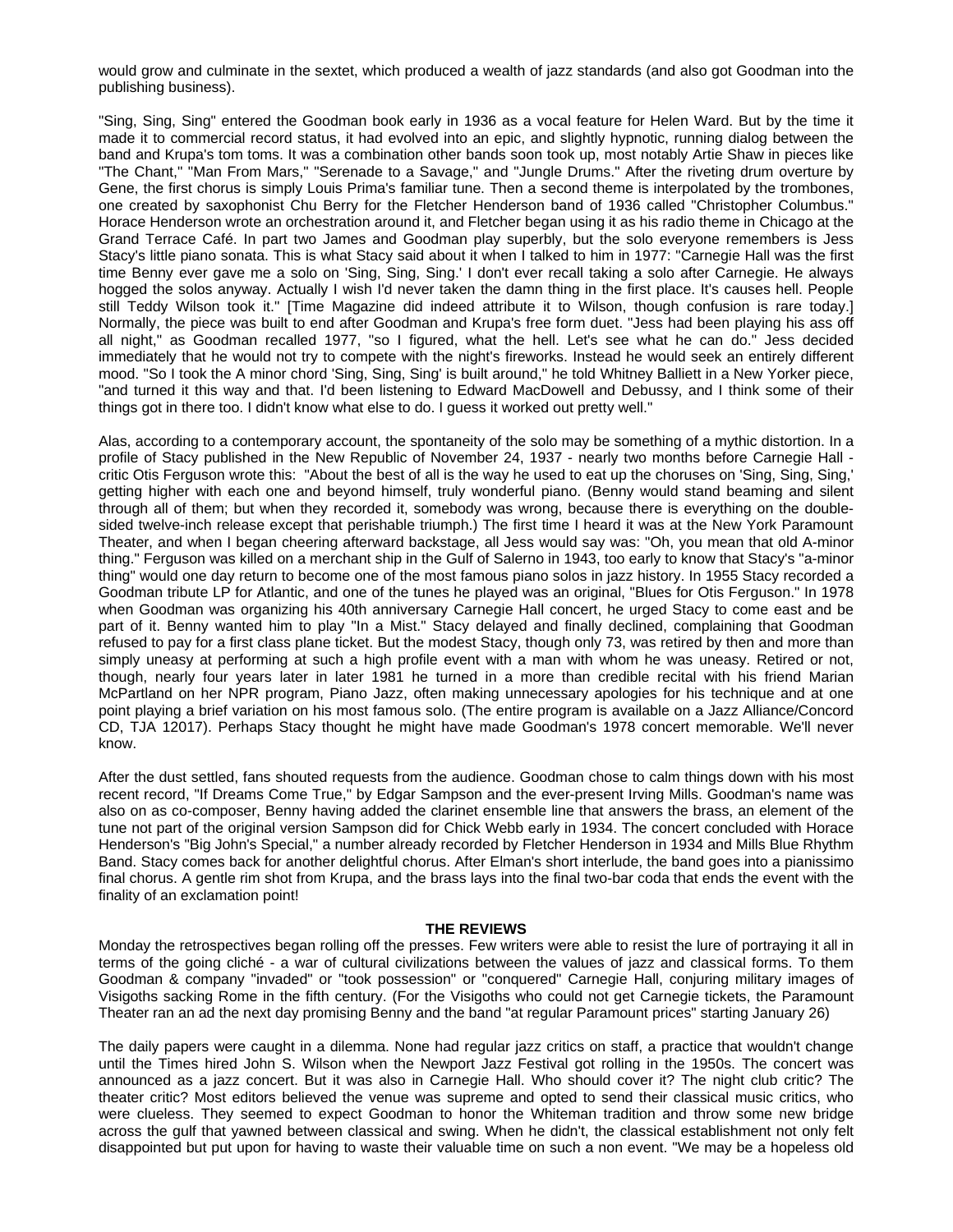timer stuck in the joys of Whiteman jazz," said the Times' Olin Downes. "But there is hardly any attempt at beauty of tone and certainly none at the construction of melody. Nor did we hear a single player invent one original or interesting musical phrase. The tone of the brass, almost continually overblown, is hard, shrill and noisy. The other instruments swell the racket." Downes ended his review in a prediction: "Rhythm can get an audience wild, and it did. But it did not seem to be able to generate music. Swing of this kind will quickly be a thing of the past."

It was a provocative review, embarrassing in a way for its lack of intellectual or emotional awareness to the music. It certainly provoked a batch of angry mail objecting to a gross miscarriage of judgment. So in a virtually unprecedented shift, the question of Goodman at Carnegie Hall was moved on Wednesday from the amusement page to the Times editorial page. "There seems no middle group who like swing music a little," the paper wrote, tossing its hands up in some frustration. "One either loves it to the point of distraction or takes to the hills to get away from it. It is of no use to argue about it." Such was the nature of the "cultural wars" in 1938.

## **THE RECORDS**

It would all have been either forgotten or canonized into vague legend if it weren't for one man - Albert Marx. In 1938 he was a producer for Brunswick Records and the son of wealthy parents who owned Robert Hall Clothes and other interests. He was the one who arranged for the concert to be recorded, quite unbeknownst to Goodman of anyone else on stage that night.

Back in 1977 when Columbia Records was planning to re-master and reissue the concert to commemorate it's 40th anniversary, I was asked to prepare the album notes for the project and tried to look into the details of how it was actually recorded and rediscovered. Irving Kolodin's original notes were less than specific on some key issues. He said, for example, that two sets were made, one going to Goodman and the other to the Library of Congress, an assertion that sent several hapless representatives from Columbia sleuthing fruitlessly around Washington. In 1968 John Hammond offered another version to William B. Williams on WNEW. A man called Zeke Frank had made the records at Marx's request, according to Hammond, using the facilities of Carnegie Hall Recording on the 4th floor of the 56th and Seventh Avenue corner of the building. But Hammond later admitted he was wrong. Frank had bought Carnegie Hall Recording in September 1938. He had recorded Hammond's "Spirituals To Swing" concert that December, a fact that led Hammond simply to assume that he had recorded Goodman as well. In 1977 I spoke to both Marx and Goodman, each of whom had somewhat different recollections. About that, more momentarily.

First, let us understand how the technology was actually set up then. Because CBS broadcast the New York Philharmonic every Sunday, CBS had a permanent wire installed at Carnegie Hall. CBS kept a few Western Electric 618-B dynamic microphones on floor stands around the stage, according to Bill Savory, who was familiar with the situation. There was also an RCA 44-BX suspended about 20 feet above the stage apron. All were patched into a console that was linked by phone wires to CBS master control at 485 Madison Avenue.

There was a third element in this broadcast party line, the custom transcription studios. The networks and stations had modest facilities for recording reference air checks for their own purposes. The lion's share was done by independent operations. They thrived because a lot of people needed such recordings. Ad agencies, advertisers, performers, band leaders, writers, producers and others all needed air checks too. They would contract with an independent recording studio to do the job. Setting up a studio was relatively easy. You bought the necessary equipment, then subscribed to direct lines into the master control facilities of the local stations, and you were in business. When an air check was required, the studio would simply open the circuit to the appropriate station or network and take the feed. Technically, it was not an "air check," since the signal was taken directly off the line wire.

This is why Goodman's Carnegie Hall concert could be recorded so routinely. It was not broadcast, of course. But it was easy for an independent studio simply to phone CBS master control (in this case), request the circuit to Carnegie Hall to be opened, and take the feed that way. CBS master control became a kind of switchboard through which any private studio could be connected to any hotel or concert hall with a CBS wire.

Marx commissioned the recording of the concert to Harry Smith, a close friend who had equipment in a studio at 2 West 46th Street known as ARS (Advertisers' Recording Service). A few minutes before show time, a switch at CBS was flipped and Smith's monitors fluttered with the murmur of pre-concert crowd noise direct from Carnegie. He used two 78 rpm turntables and took it all down on 28 12-inch discs, according to Savory, some recorded on both sides and all bearing a plain white label with the song title hand lettered in pen. He believes that one set - not two was made at a cost of about \$250.

I found two versions of what happened next. First, Goodman: "A week or so after the concert I ran into Albert, and he asked me if I wanted an air check of the concert. I said, 'Gee Albert, I don't want any more of those God damn things cluttering up my rooms. I've got everything from the Pennsylvania Hotel and every arrangement done 20 times. I know how we play them. The only thing new was the 20 years of jazz and the jam session,' Then I thought for a minute and figured it might be fun to have the thing anyway. So I said, "What the hell, sure.' I thanked him and he sent me a set." Next, Marx's recollection of events. "After I picked up the records from Harry Smith and had them home for a few weeks, Helen got a call from Benny. He wanted to know if he could borrow the records, and would I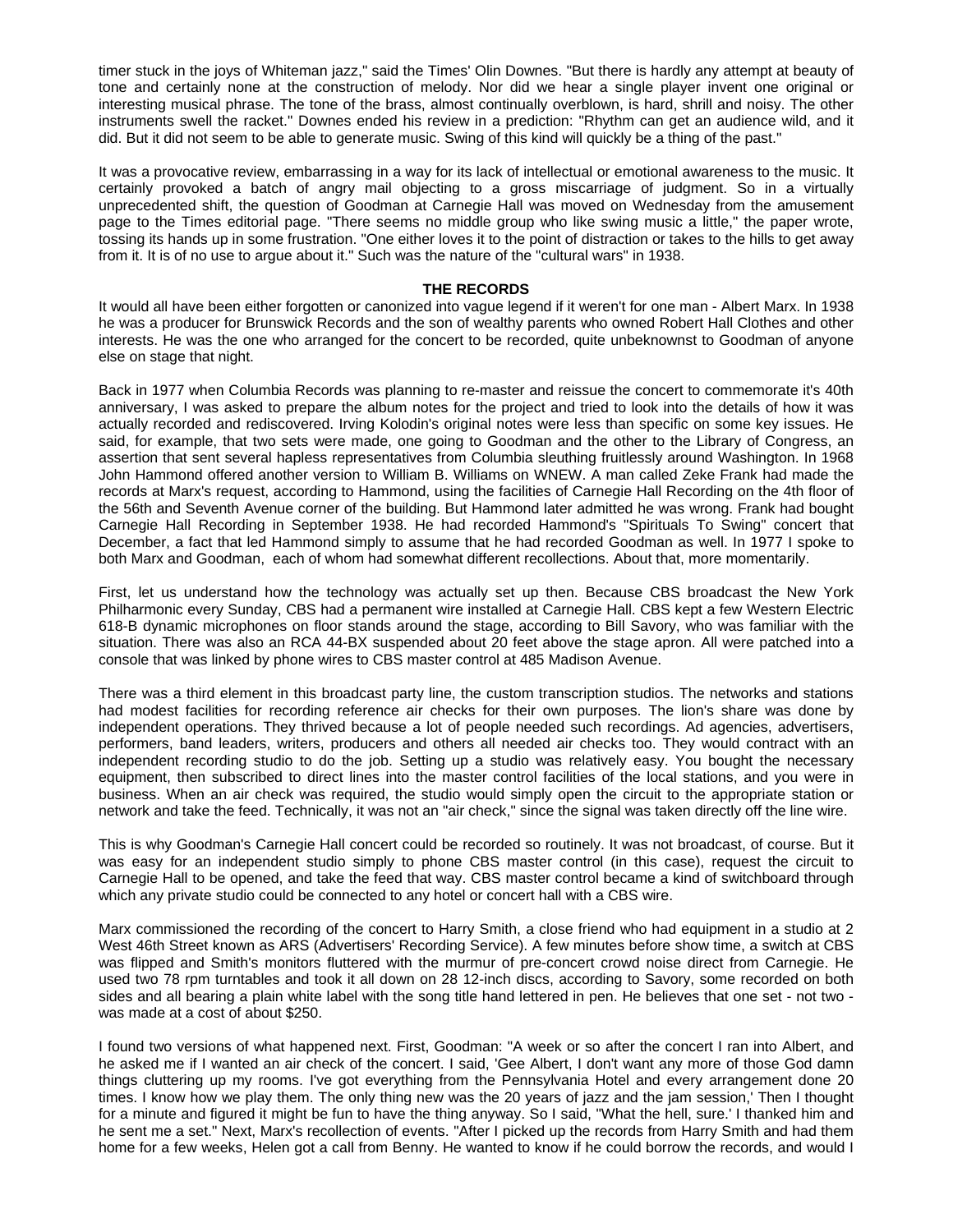mind. Being friendly with Benny, I said yes. I never offered him a set. He asked to borrow them through Helen. Anyway, he had them for a couple of months and then returned them."

Putting aside the matter of who approached whom first, perhaps what happened was this. Benny almost certainly took Smith's originals to Universal Studios, an independent owned by the Warnow brothers, Mark and Harry (a.k.a. Raymond Scott). There he likely had a set dubbed off, returned the originals to Marx, stored his away somewhere and forgot about them. Twelve years went by. In 1950 Goodman was preparing to move from 1155 Park Avenue to 200 East 66th Street. The Park Avenue apartment was a huge layout of 14 rooms which rent control held to a very attractive \$250 a month as long as Goodman held the lease. With Benny moving, his sister-in-law Rachael made him a proposition. He would keep the lease and continue to pay rent, but she would move in and reimburse him monthly. A few weeks after the Goodman's left, Rachael moved in and discovered the left behind tin box containing the soon-to-be-famous discs in a rear closet (not his daughter, Rachael, as Benny maintained at the time).

"She called one day to tell me about these records," Benny said in 1977. "'Holy Christ,' I thought. Here they are again. They've been following me around for years. You know how an heirloom is. It's never important enough to be used for anything. But it's never worthless enough to throw away. So it follows you everywhere you go. I figured I ought to listen to it and see what the hell it sounds like. Might get a laugh out of it. Well Christ! The music came out like gangbusters. I was scared we might wear them out listening to them, so I took them to Reeves Sound Studio and had them transferred to tape. I'm no dead ass fool. I knew exactly what I had there. I knew I had a God dammed blockbuster on my hands."

He did. "Benny played the acetates for me," John Hammond said, "and I was mightily impressed. Benny was excited too. He knew there was money to be made." An audition tape was prepared by Bob Fine of Fine Sound and offered to a record company - perhaps Capitol, with whom Benny had just concluded a three year association. It was turned down. "Enough of that," Goodman thought. So he took the tapes to his old friend Ted Wallerstein, the man who had sponsored him at Victor in 1935 and brought him to Columbia in 1939. In 1950 Wallerstein was president of Columbia and riding high with the first success of the long playing record. When he heard Goodman's tapes he knew he had a shot at a big winner. The purchase of the discs was arranged by George Avakian, and the project was assigned to the Masterworks unit under senior producer Howard Scott. "Howard was the logical choice to oversee the project," Avakian recalled recently. "He had supervised the incredibly complex job of transferring 78-rpm classical recordings or their safeties to 33-rpm microgroove discs for the initial release by Columbia of 100 classical LP albums (June 1948). It was a nightmarish assignment."

Scott was a pianist from the Eastman School of Music and like most people at Masterworks had limited knowledge about jazz, although he had produced several of Goodman's classical sessions for the label and enjoyed his respect and trust. So Bill Savory, who was then assistant head of Columbia research & development and had a reputation as someone knowledgeable about Goodman, became involved. He worked under Scott as chief engineer along with Paul Gordon and Frank Bruno. The fact that Savory had attended the original concert was useful too. "I did all the editing taking out two numbers that were unfortunately too low in level, If Dreams Come True and Sometimes I'm Happy. I also cut Harry Carney and part of Walter Page's bass solo out of the jam session, since they were almost totally inaudible and couldn't be brought out with the technology as it then existed. I used my original program to make sure the original order was maintained. There were also a few spoken introductions that were cut. There were also some pauses as Benny set tempos that we cut."

Savory remembered that the discs he worked with bore Universal labels, not the labels characteristic of Harry Smith's operation in 1938 - thus the conclusion that a dub of Smith's discs might have been made, perhaps by Benny, as Marx suggested in 1977.

The discs for the Columbia release were mastered on September 25, 1950. All musicians were compensated on the basis of session scale then in force for every 15 minutes of music. RCA Victor made a last minute effort to enjoin Columbia from releasing the records. Victor's claim was based on the fact that Goodman was an exclusive Victor artist in January 1938, a claim that might have been binding had the concert taken place after revisions in AFM contracts in 1941. But the effort came to nothing. The concert hit the market on November 13, 1950 as a two-LP box set. It was everything Goodman hoped it would be and helped trigger a revitalization in his career. In 1956 it was reissued on Masterworks with new packaging and at the same time broken into three individual LPs for release on Columbia CL pop line. Avakian maintains that the sound improved when spread over three LPs and not compressed onto two. One way or the other, it would never be out of the Columbia catalog. In January 1968 Goodman marked the 30th anniversary of the concert by a private party in Goodman's apartment. Though private, the event attracted considerable publicity. Goodman hired a PR firm, Solters & Sabinson, to manage the press contacts. All the members of the 1938 band were still living and many came to the celebration, including Lionel Hampton, Gene Krupa and Jess Stacy, who entertained guests with a midnight jam session. It was recorded by myself and Russ Connor and filmed in part on 16 mm color film by CBS News.

Jump forward now to late 1977. Goodman had announced that he would perform a 40th anniversary Carnegie Hall concert with Hampton and Martha Tilton among the returning alumnae, producing the huge ticket demand that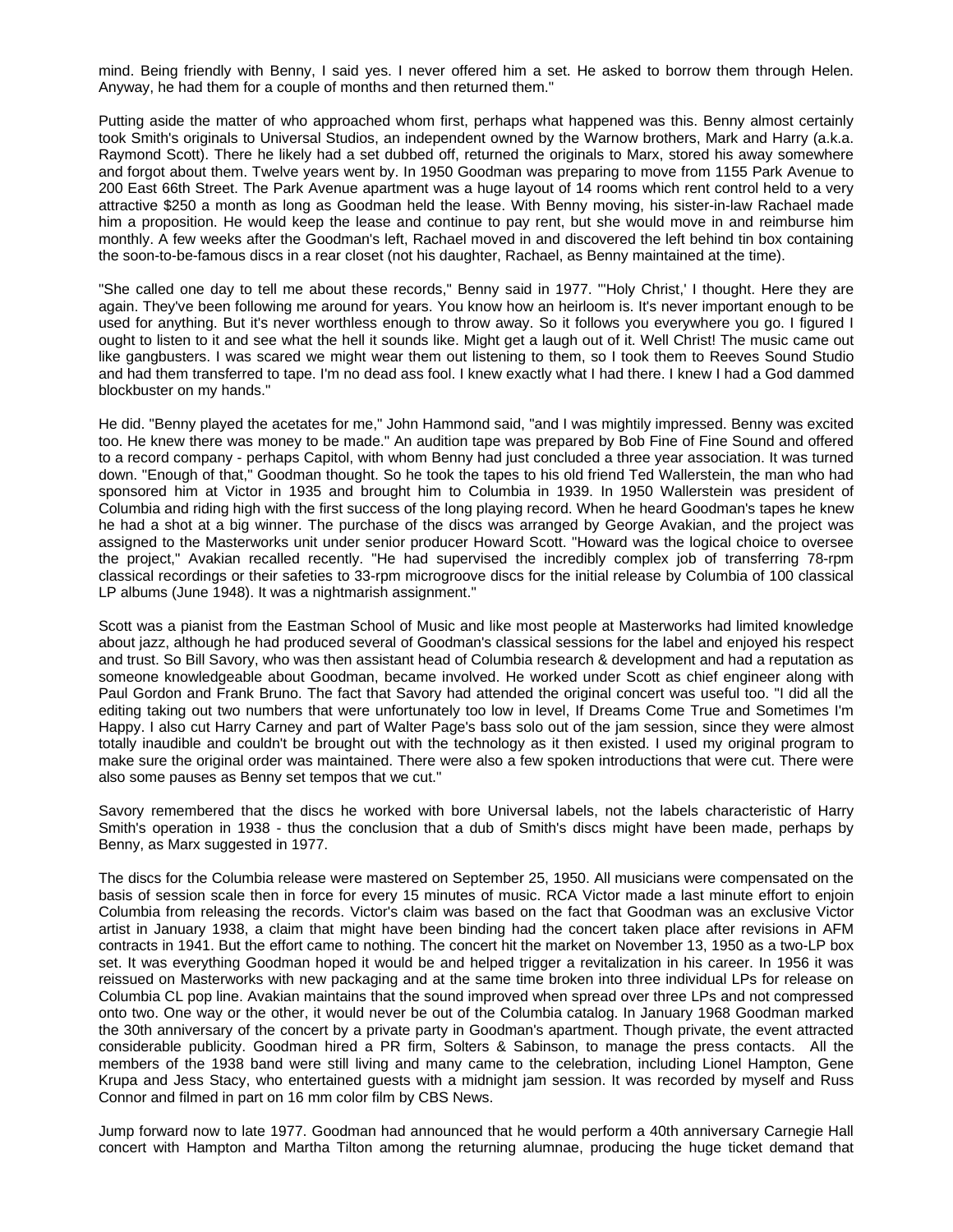surprised so many. Meanwhile, as I wrote my notes for the planned 40th anniversary edition, complete with the missing portions restored and polished with the latest technologies, Columbia went to its vaults to retrieve the original lacquers. But it found nothing. They were missing. A frantic search began for what Goodman was now calling, with amused detachment, "the holy grail," and Bill Savory, by now retired, returned to help co-ordinate the hunt. It was a search that would last 22 years and wind through often conflicting and fading memories and was to be complicated by secrecy, duplicity, divorces, possible larceny, endless intrigues and mutual suspicions. If the Maltese Falcon had been a recording instead of a black bird, this would be it. What finally emerged was the stuff that dreams are made of.

"Shortly after they were discovered missing in 1977," Savory said in 1999 in a story I did for The Wall Street Journal, "we went up to Connecticut to meet with Benny. His original contract said loud and clear that the instantaneous discs comprising the complete Carnegie Hall concert by Benny Goodman are owned in perpetuity by Columbia Records.' Benny didn't know where they were. He thought Columbia did." Under the circumstances, whoever had them had reason to keep quiet.

The 1977 search shifted to California and Albert Marx, who was then in the middle of a particularly bitter divorce and under a court order not to go near his Palm Springs home where the bulk of his record collection was kept. Columbia producer Michael Brooks tried to arrange for a neutral party to enter, but Marx's discs were never found. In 1978 Columbia abandoned the project and 20 years passed.

The search went into hibernation for 20 years. Goodman died in 1986, two years before he might have presided over a 50th anniversary concert. The occasion was marked by a superb recreation of the original performance, flawlessly led by Bob Wilber and an excellent band of musicians. Harry Goodman, brother of Benny and bassist in the original orchestra, sat smiling with delight in the audience.

Then in 1996 producer-archivist and jazz D.J. Phil Schaap entered the picture. Born five months after the concert was first issued, he had been asking questions and sifting facts about the records on his own since 1968. In 1997 Columbia/Legacy handed him the resources of the parent company, Sony Music, to unravel the mystery for good and prepare a definitive edition.

He approached D. Russell Connor, Goodman's bio-discographer. "Frankly, I didn't know," Connor said. "I had an educated guess but wasn't about to release that." Almost concurrently, Connor said, he received an unexpected letter from a record collector he had once known. He claimed to have acquired the original discs years before and now wanted to sell them. He asked if Connor would serve as a go-between, keeping his name anonymous for money and tax reasons. Connor agreed and contacted Schaap in the fall of 1997 who reported the news to his boss at Sony, Steve Berkowitz. Berkowitz okayed purchase of the discs, all of which bore Universal labels, and by early 1998 Schaap had prepared the first complete master of the concert ever assembled. Sony never asked the identity of Connor's "Deep Throat." In January NPR's "All Things Considered," interviewed Schaap and played parts of the newly mastered concert. But it was never released.

Soon after the NPR interview, former Columbia producer George Avakian said Schaap phoned him saying he suspected the discs were copies and did he know anything? Avakian did indeed know something. He said he knew who had the originals but was not at liberty to name names. He said he might be able to identify him if Berkowitz would be willing to cut a deal. He was. When the owner finally arrived at Berkowitz's Sony office with the black bird in hand, he turned out to be none other than Howard Scott, producer of the original Carnegie album. The discs he carried were the ones Goodman had sold to Columbia in 1950.

After Schaap verified the goods, a letter of agreement was drawn up in which Sony acquired for an undisclosed but not particularly enormous sum all musical content and Scott kept all the records. As a veteran producer who may have wished to produce again, he spent two days watching Schaap and his engineer like an eagle make a digital master, never letting the lacquers out of his sight. "I was a fly on the wall," he said. The final Columbia/Legacy CDs would be a composite of the two disc sets plus other surviving secondary sources.

The touchy question on everybody's mind was how did Scott come to have the discs? He said that Goodman gave them to him as a gift in 1950, a claim he repeated in a telephone interview for the Wall Street Journal story. "He gave me the lacquers for doing such a great job," he said. "That's why they're mine. And they're going to stay mine until I die." He pulled the box from a shelf and dropped it on his desk. "There it is," he said with pointed satisfaction, "and there it's going to stay."

Others familiar with the long search, including Savory and Connor, rejected Scott's gift explanation, noting that Goodman himself didn't know where they were in 1977. But Sony and Columbia/Legacy were unconcerned. The McGuffin had been located. They were not interested in asking embarrassing questions about an object of history without clear title or in rattling legal sabres over old wrongs that make no difference now. "They understand that it all has a happy ending," Schaap told me for an article I wrote for The Wall Street Journal. "All the rest, I think, they're willing to let go. Scott has his discs, fine. Connor's client remains a secret, fine. We can deal with all that. I think their